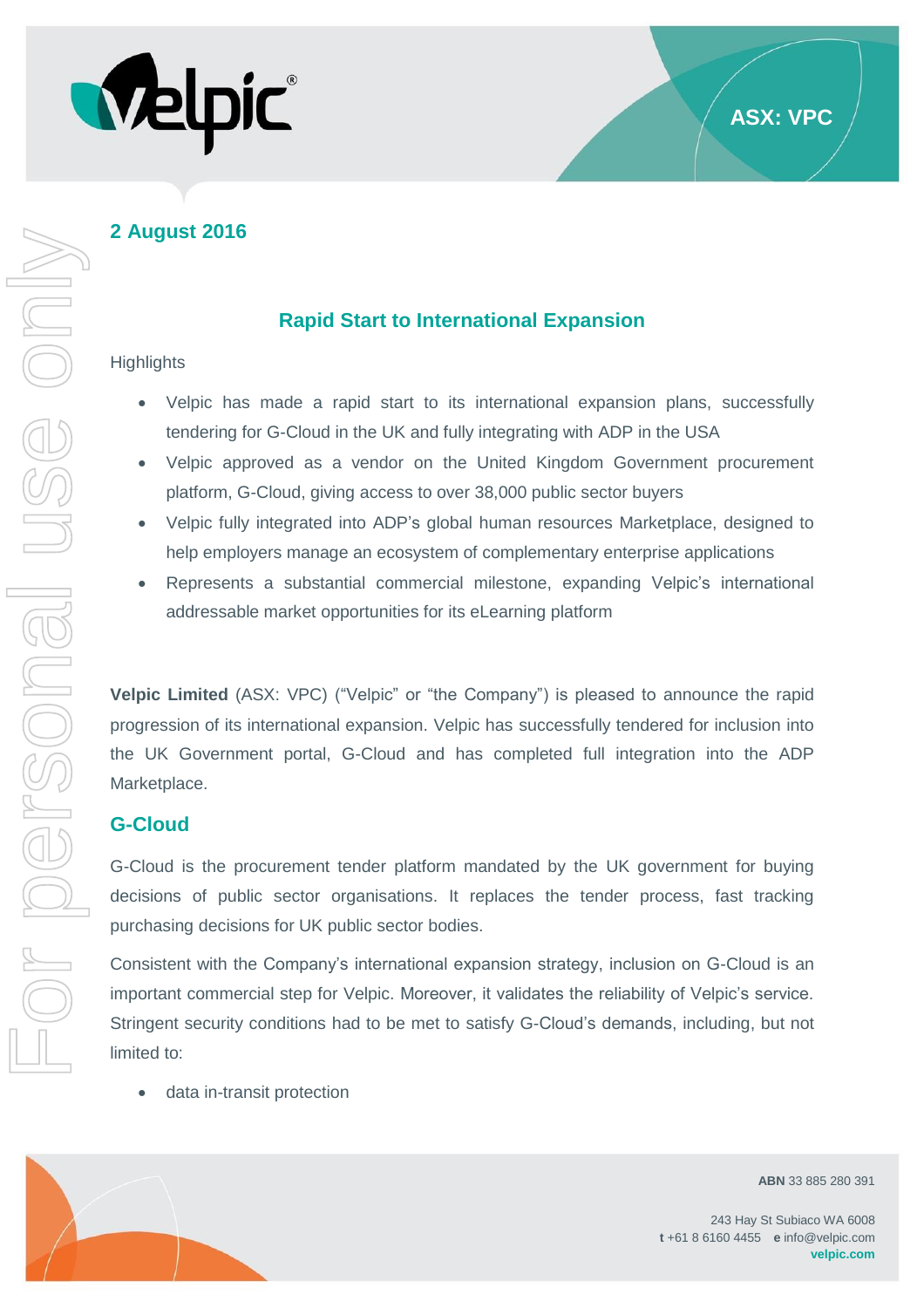

- asset protection and resilience
- governance
- vulnerability and incident management
- supply-chain security
- identity and authentication
- secure service administration and more

Over GBP18bn of purchasing decisions are expected to be made over the G-Cloud platform in the coming 3 years, with over GBP1bn of purchases having already been transacted to date on G-Cloud since 2012.

Over 38,000 public sector buyers including government departments, local councils, schools and libraries are now able to sign up to Velpic's eLearning platform through G-Cloud and become clients of the Company, utilising the tool for their operations.

UK public sector buyers that sign on to Velpic will pay SaaS subscription revenue fees for access to Velpic's video eLearning platform, along with Pay Per View (PPV) fees for each lesson completed.

# **ADP (NASDAQ:ADP)**

For personal use only

r personal

USS ON

Velpic's eLearning platform has been fully integrated into NASDAQ-listed ADP's global human resources management Marketplace.

ADP's Marketplace allows employers to manage business applications in one simple and secure location. Inclusion of Velpic's platform into the ADP Marketplace gives Velpic an addressable market of 630,000 ADP customers in more than 100 countries.

Integration into the ADP Marketplace significantly enhances the accessibility of the Velpic platform. Employers throughout the globe will now be able to purchase Velpic's solutions on the ADP's global catalogue of services.

Integration includes sales being completed through ADP's own payment gateway and Velpic has taken this opportunity to introduce new per seat pricing for the platform. Hence users who sign up to Velpic's platform via ADP will pay a price per user for access to Velpic's video eLearning platform.



**ABN** 33 885 280 391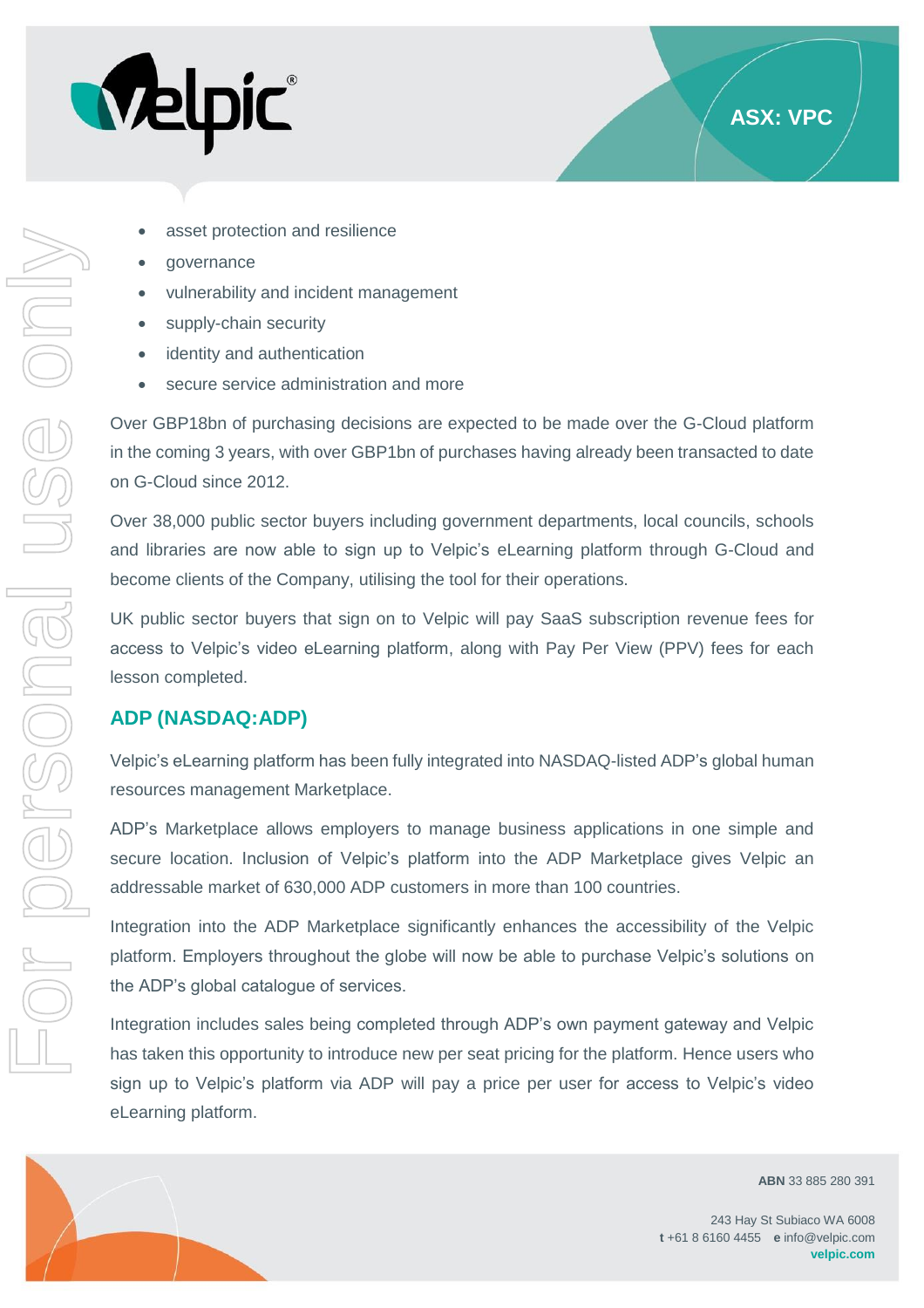

The inclusion of Velpic's eLearning platform into G-Cloud and integration into ADP's Marketplace represent substantial commercial milestones for the Company. Additionally, it expands the international addressable market for Velpic and activates new major sales channels.

The Company expects revenue uplift opportunities from its international operations.

### **Velpic Chief Executive, Russell Francis commented:**

*"The major reason for our recent successful capital raise was to facilitate international expansion and accordingly we are delighted to make such significant early progress. The inclusion of Velpic's eLearning platform on the UK Government's G-Cloud and the integration into the global ADP Marketplace are both enormous commercial milestones in Velpic's history.*

*"These developments significantly expand Velpic's international addressable market for its eLearning platform and makes our platform more easily available to thousands of employers globally."*

\*\*ENDS\*\*

#### **For further information, please contact:**

| <b>Investor queries:</b>                   | <b>Media queries:</b>             |
|--------------------------------------------|-----------------------------------|
| <b>Russell Francis</b>                     | <b>Ben Grubb</b>                  |
| CEO - Velpic                               | Senior Account Manager            |
| +61 8 6160 4455                            | <b>Media and Capital Partners</b> |
| russell@velpic.com                         | +61 414 197 508                   |
| www.velpic.com - for product information   | ben.grubb@mcpartners.com.au       |
| www.velpiclimited.com - investor relations |                                   |



For personal use only

VINGEFSONGILE

**ABN** 33 885 280 391

243 Hay St Subiaco WA 6008 **t** +61 8 6160 4455 **e** info@velpic.com **velpic.com**

**ASX: VPC**